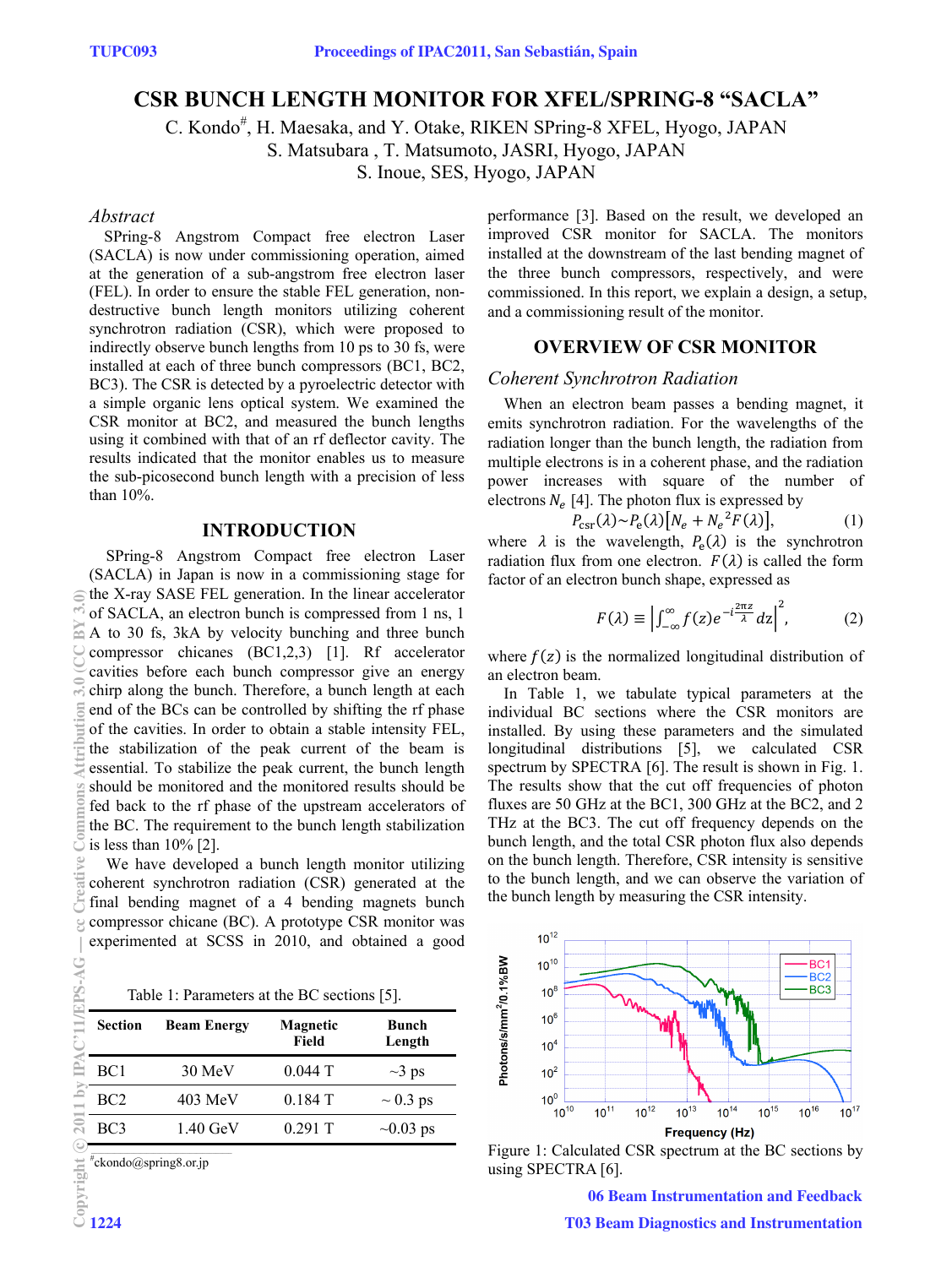

Figure 2: (Left) Set-up of the CSR monitor instruments at the BC2, and (Right) their schematic layout. The focusing optical system and detector are installed in the black case to reduce an unnecessary light from the exterior.

### *Setup of M Monitor*

In Fig. 2, we represented the view and schematics layout of the monitor. A perforated mirror is installed at downstream of the last chicane magnet, and reflects the CSR to the outside of a vacuum chamber. By an outer refracting optical system, the radiation is focused to pyroelectric detector. In the following section, we explain the detail of components of the monitor.

The mirror inserted on a beam axis has a hole with an inner diameter of 10 mm to non-destructively pass the beam. The surface of the mirror is coated by gold in order to ensure high reflectivity. By this mirror, the CSR generated at the bending magnet is perpendicularly reflected.

The reflected radiation passes through a quartz viewport and is focused on the detector by using a terahertz lens (TSURUPICA [7]). Because the refractive index of the lens in terahertz frequency is equal to that of the visible light case, we can easily align the optical system by using a visible laser.

The focused radiation is detected by a pyro-electric detector which is SPH-60 of Spectrum Inc. [8]. The pyroelectric detector generates a voltage proportional to infrared light power, and operates at room temperature. The sensitive area of the detector to the light is  $2 \text{ mm} \times 2$ mm, and its detectable frequency is from 0.1 to 30 THz.

The terahertz lens and the detector are displaced from the height of a beam line in order to reduce radiation damage, and are enclosed with a black case to reduce an environment al light.

To adjust the detector position at the focal point along the optical axis, the lens is mounted on a Z-stage and the detector is mounted on an XY-stage. The acquired CSR intensity data is periodically collected to the database of SACLA by the data acquisition system (DAQ) system for this monitor.

### **EXPERIMENT AND RESULT**

In this section, we explain the commissioning and the experimental results of the CSR monitor at the BC2, as one example .

#### 06 Beam Instrumentation and Feedback

### *Detector Response and Focus*

In Fig. 3, we show the typical output waveform of the detector with FEL lasing conditions. When injecting the CSR light into the detector, the output voltage rises within 2 ms. This pyroelectric detector characteristic could be a differential function. Therefore, we defined the peak-topeak value of the waveform as the CSR intensity. een<br>an<br>a<br>-



Figure 3. Waveform of the detector output voltage.

We searched the focal point of the CSR light by moving the height of a lens height and the horizontal position of the detector. As the result, the spot size of the light at the focal position was circular and its diameter was about 2.5 mm (FWHM). This result indicated that the radiation can be almost concentrated on the pyro-electric detector by the optical system without dispersion effect dependent on light frequencies.

### *Charge Dependence*

In order to ensure that the detector observed the coherent radiation, we measured the charge dependence of the CSR light intensity. The CSR intensity as a function of the beam charge was observed, as shown in Fig. 4, where the intensity was s proportional to the square of a beam charge. This tendency between the beam charge and the detected intensity is consistent with the  $N_e^2$ -dependence of Eq. (1), i.e., the monitor observed the coherent radiation.